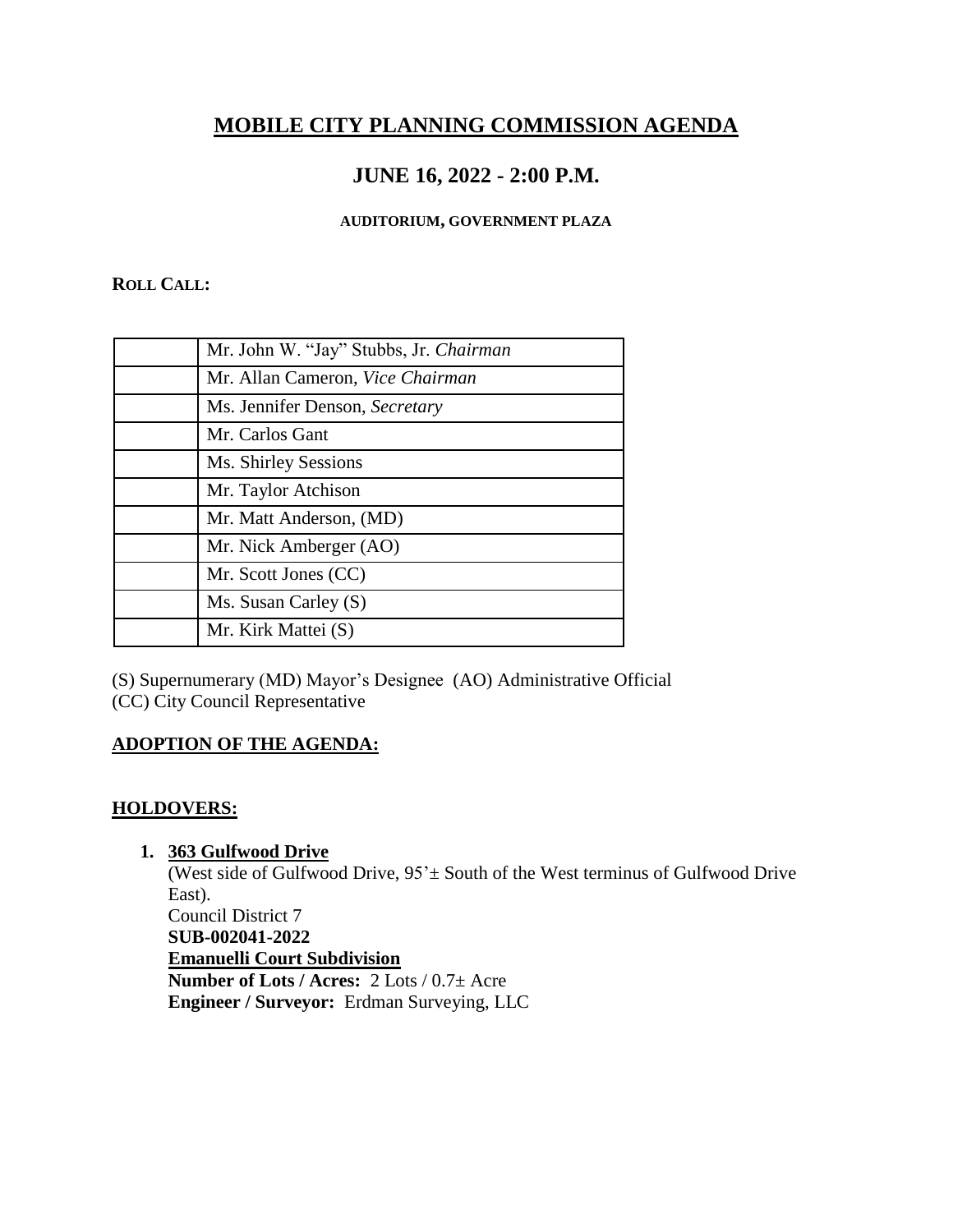#### **2. 2500 Dauphin Street**

(Northwest corner of Dauphin Street and Hurlbert Street). Council District 1

- **a. ZON-002043-2022 (Rezoning) Alexandra Rousos Theris** Rezoning from R-1, Single-Family Residential District, to B-1, Buffer Business District.
- **b. PA-002057-2022 (Planning Approval) Alexandra Rousos Theris** Planning Approval to allow a daycare/school in a B-1, Buffer Business District.

## **NEW SUBDIVISION APPLICATIONS:**

## **3. 5340 Halls Mill Road and 4370 Rangeline Road**

(North side of Halls Mill Road,  $690' \pm$  West of Rangeline Service Road South, extending to the East side of U.S. Highway 90 West). Council District 4 **SUB-002045-2022 Lyle Machinery Co. Subdivision Number of Lots / Acres:** 1 Lots / 5.5± Acres **Engineer / Surveyor:** Sawgrass Consulting, LLC

## **4. 4055 and 4059 Bay Front Road**

(East side of Bay Front Road, 900'± South of Martinwood Lane). Council District 3 **SUB-002053-2022 Chuck Davis Family Subdivision Number of Lots / Acres:** 2 Lots / 2.9± Acres **Engineer / Surveyor:** Polysurveying Engineering-Land Surveying

**5. 3998 Byronell Drive North** (Northwest corner of Byronell Drive North and Byronell Drive West). Council District 4 **SUB-002054-2022 Liollio-Garrett Subdivision Number of Lots / Acres:** 2 Lots / 4.4± Acres **Engineer / Surveyor:** Polysurveying Engineering-Land Surveying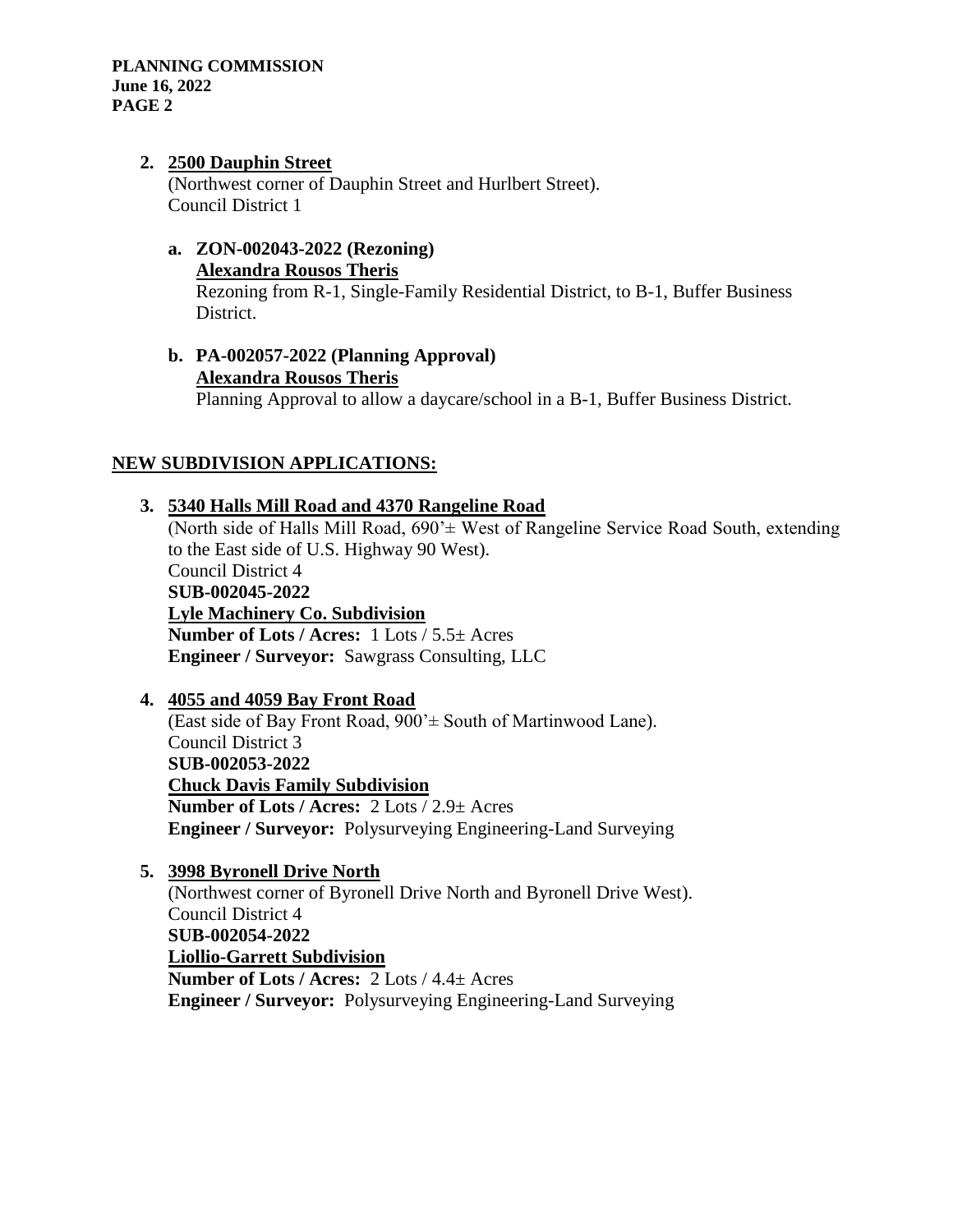### **6. 975 Schillinger Road South** (Northeast corner of Schillinger Road South and Hitt Road). Council District 6 **SUB-002064-2022 Brewer Center Subdivision, Resubdivision of Lot 3 Number of Lots / Acres:** 3 Lots / 12.8± Acres **Engineer / Surveyor:** Duplantis Design Group, PC

### **GROUP APPLICATIONS:**

- **7. Southeast corner of Cottage Hill Road and Sollie Road** Council District 6
	- **a. SUB-002036-2022 (Subdivision) Davis Pilot Family Subdivision Number of Lots / Acres:** 2 Lots / 13.0± Acres **Engineer / Surveyor:** Kimley-Horn and Associates, Inc.
	- **b. PUD-002040-2022 (Planned Unit Development) Davis Pilot Family Subdivision**

Planned Unit Development approval to allow a unique sign package and shared access between two building sites.

**c. ZON-002035-2022 (Rezoning) WaWa, Inc.** 

Rezoning from B-2, Neighborhood Business District and B-1, Buffer Business District, to B-2, Neighborhood Business District.

**d. SUB-SW-002037-2022 (Sidewalk Waiver) WaWa, Inc.**

Request to waive construction of a sidewalk along Sollie Road and Cottage Hill Road.

#### **8. 16, 18, 20, and 22 South Florida Street**

(West side of South Florida Street, 325'± South of Dauphin Street). Council District 1

**a. SUB-002061-2022 (Subdivision) Florida Street Flats Subdivision Number of Lots / Acres:** 5 Lots / 0.7± Acres **Engineer / Surveyor:** Byrd Surveying, Inc.